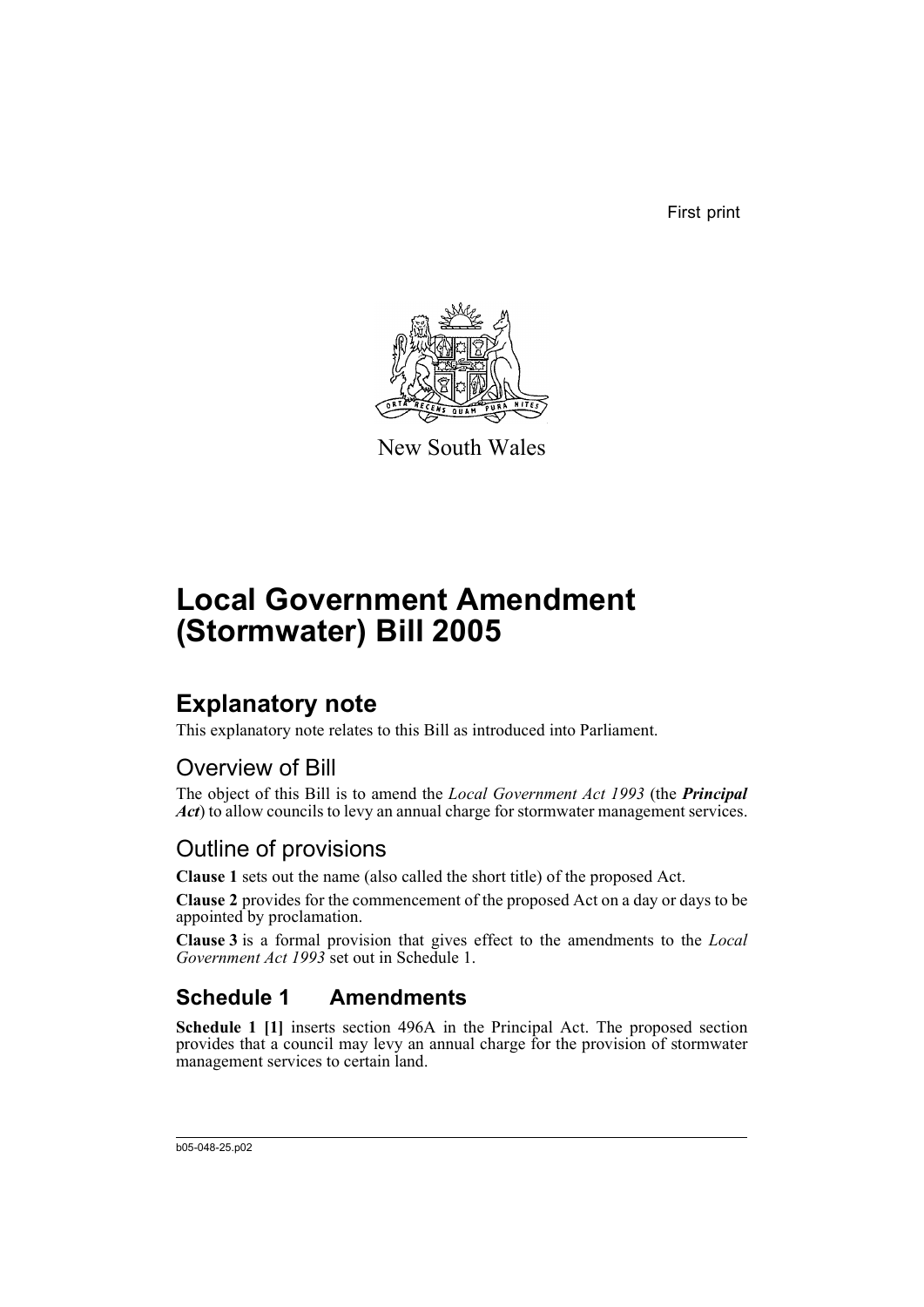Explanatory note

**Schedule 1 [4]** inserts section 510A in Part 2 (Limit of annual income from rates and charges) of Chapter 15 of the Principal Act. The proposed section provides that the regulations are to prescribe the maximum amount that a council may charge for stormwater management services. **Schedule 1 [2]** amends section 505 of the Principal Act to provide that annual charges for stormwater management services are not part of the general income of a council for the purposes of Part 2 of Chapter 15 of the Principal Act.

**Schedule 1 [8]** inserts a definition of *stormwater management service* in the Dictionary to the Principal Act. The term is defined to mean a service to manage the quantity or quality, or both, of stormwater that flows off land, and to include a service to manage the re-use of stormwater for any purpose.

**Schedule 1 [3] and [5]–[7]** make other consequential amendments.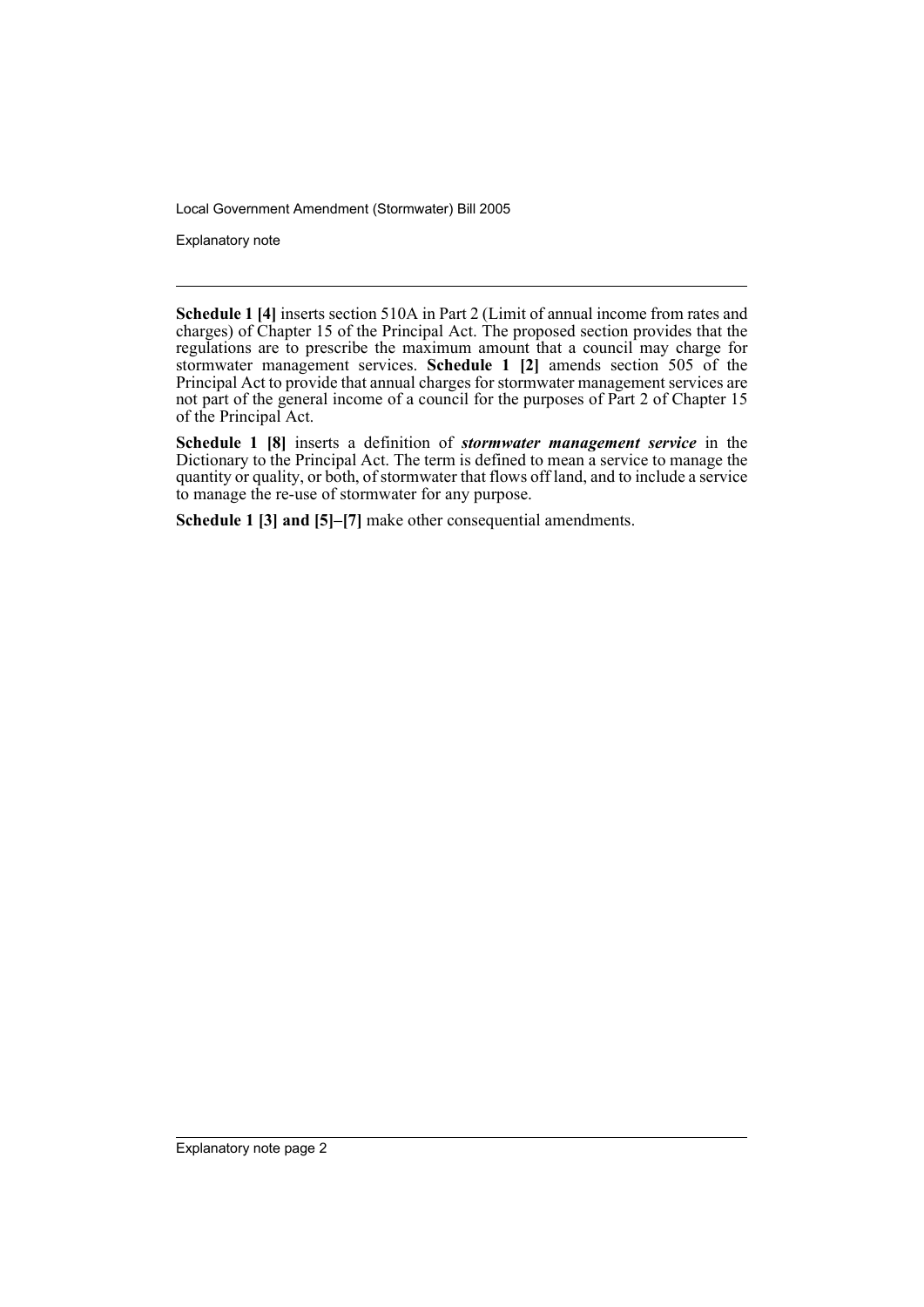First print



New South Wales

# **Local Government Amendment (Stormwater) Bill 2005**

## **Contents**

|                                                | Page |
|------------------------------------------------|------|
| 1 Name of Act                                  |      |
| 2 Commencement                                 |      |
| 3 Amendment of Local Government Act 1993 No 30 | 2    |
| Schedule 1 Amendments                          |      |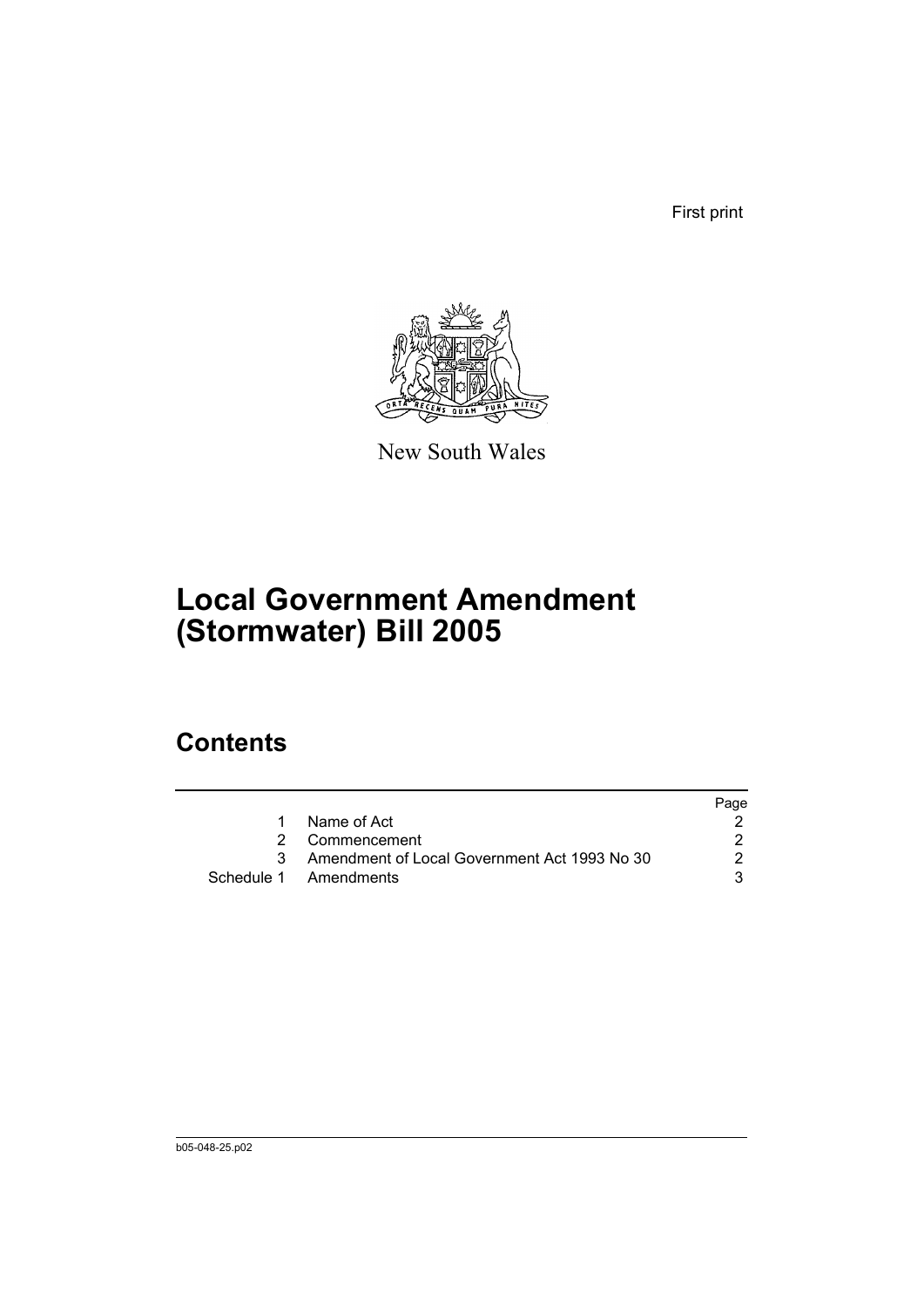Contents

Page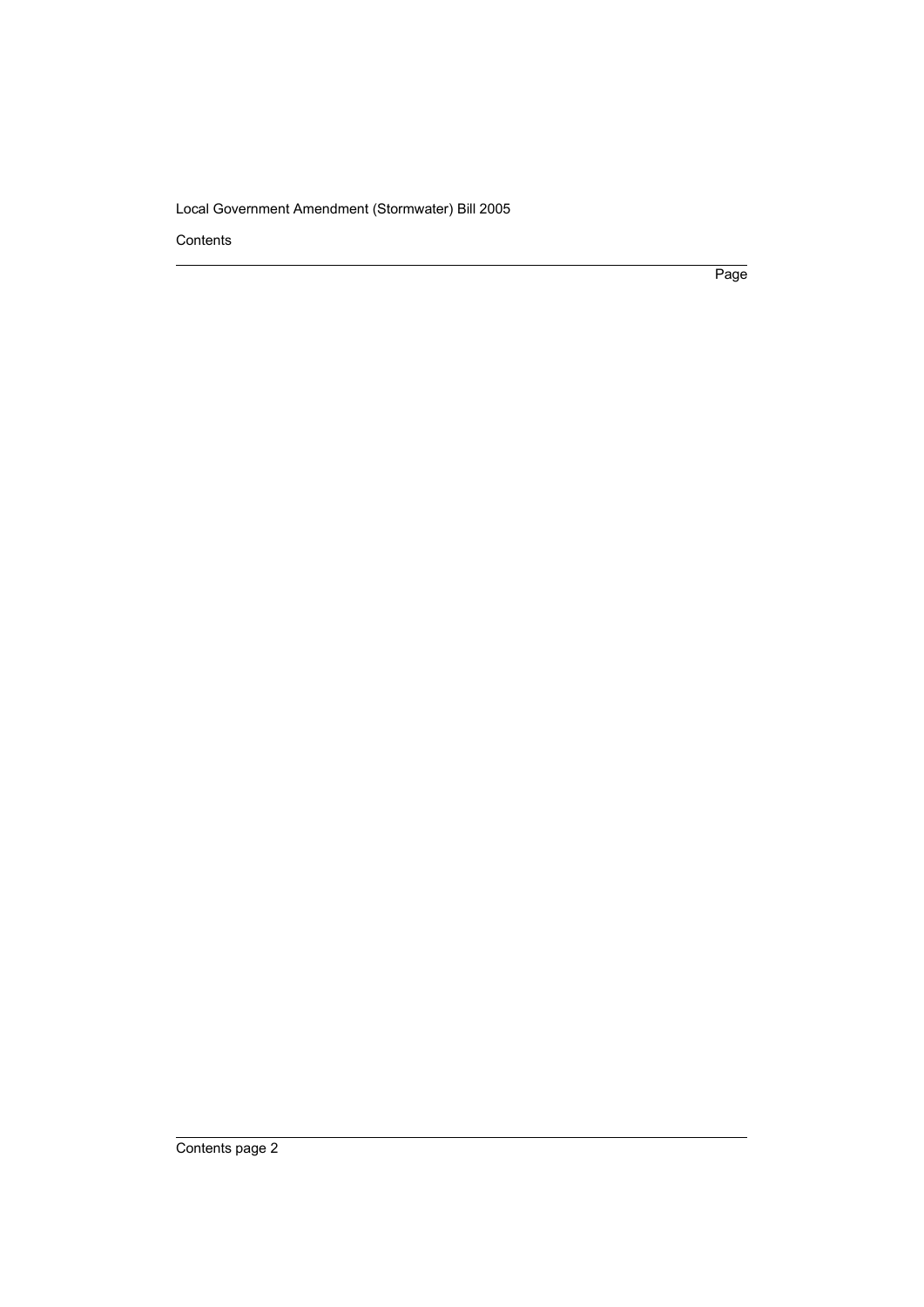

New South Wales

## **Local Government Amendment (Stormwater) Bill 2005**

No , 2005

#### **A Bill for**

An Act to amend the *Local Government Act 1993* to allow councils to make and levy annual charges for the provision of stormwater management services; and for other purposes.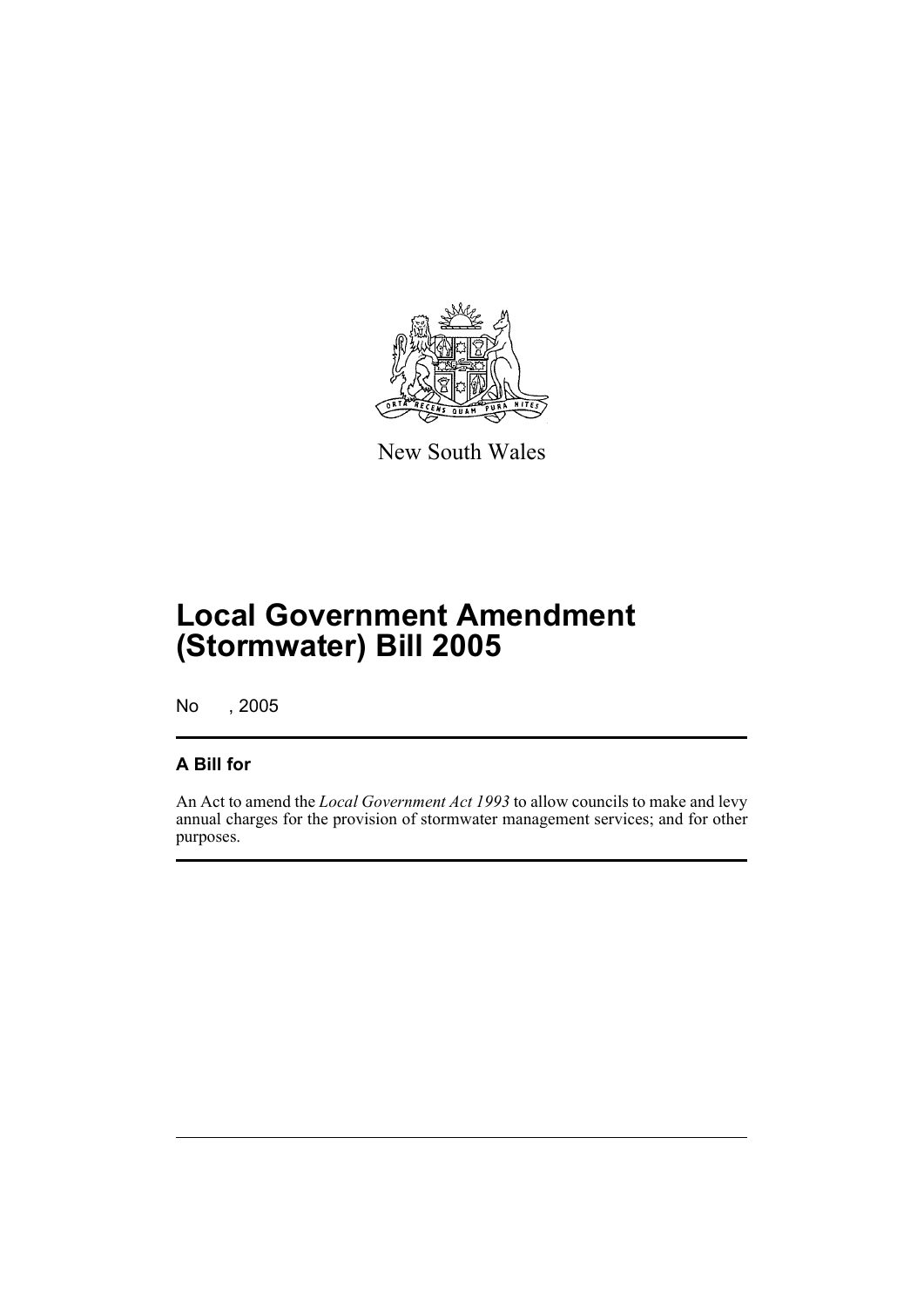| The Legislature of New South Wales enacts: |                                                                           |                |
|--------------------------------------------|---------------------------------------------------------------------------|----------------|
|                                            | Name of Act                                                               | 2              |
|                                            | This Act is the <i>Local Government Amendment (Stormwater) Act 2005</i> . | 3              |
|                                            | <b>Commencement</b>                                                       | $\overline{4}$ |
|                                            | This Act commences on a day or days to be appointed by proclamation.      | 5              |
| 3                                          | <b>Amendment of Local Government Act 1993 No 30</b>                       | 6              |
|                                            | The Local Government Act 1993 is amended as set out in Schedule 1.        | 7              |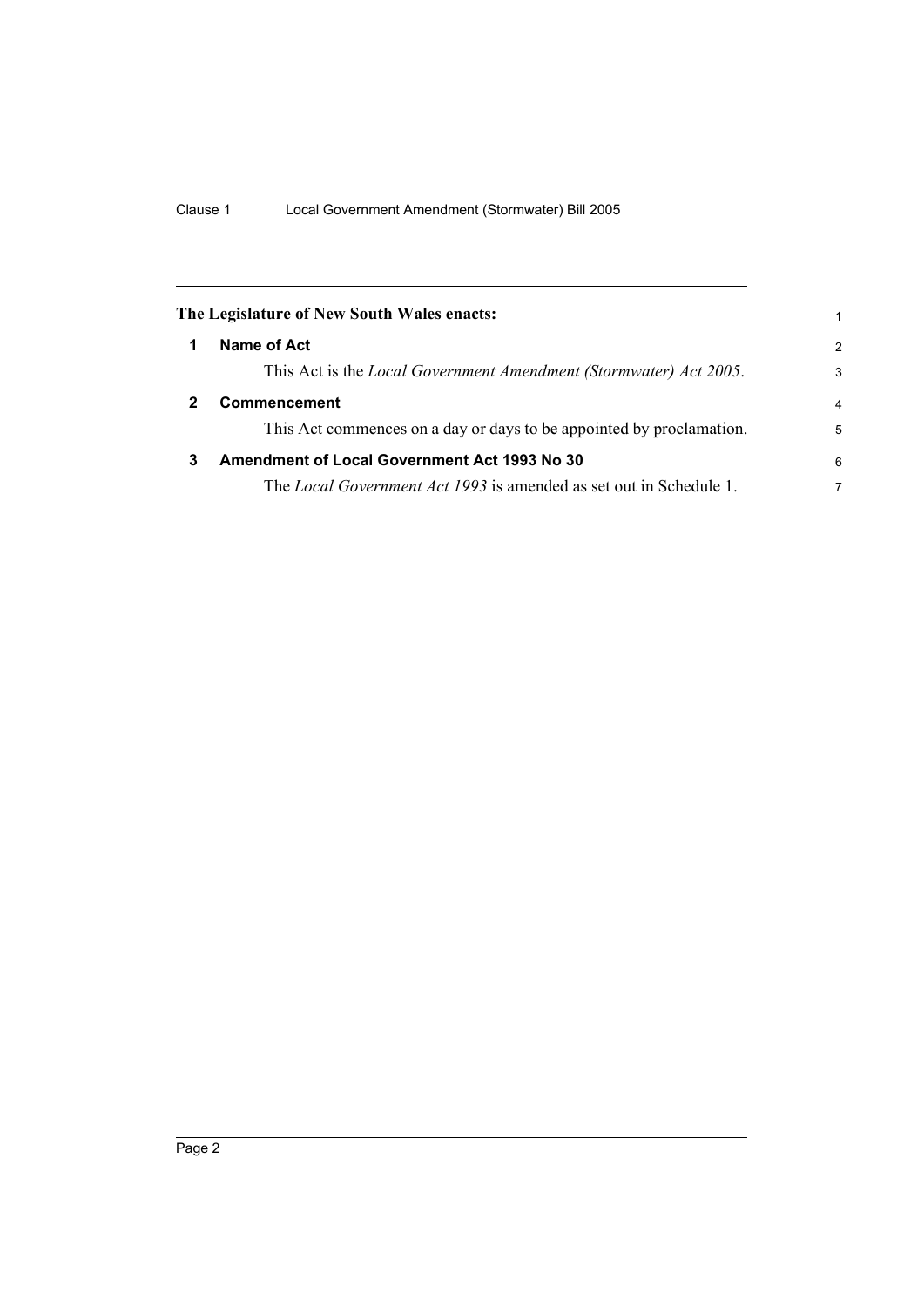Amendments Schedule 1

(Section 3)

1

2

#### **Schedule 1 Amendments**

| [1] | <b>Section 496A</b>       |                        |                                                                                                                                                                                                                      | 3                              |
|-----|---------------------------|------------------------|----------------------------------------------------------------------------------------------------------------------------------------------------------------------------------------------------------------------|--------------------------------|
|     |                           |                        | Insert after section 496:                                                                                                                                                                                            | 4                              |
|     | 496A                      |                        | Making and levying of annual charges for stormwater<br>management services                                                                                                                                           | 5<br>6                         |
|     |                           | (1)                    | A council may, in accordance with the regulations, make and<br>levy an annual charge for the provision of stormwater<br>management services for each parcel of rateable land for which<br>the service is available.  | $\overline{7}$<br>8<br>9<br>10 |
|     |                           | (2)                    | Subsection (1) does not authorise or permit a council to make or<br>levy an annual charge for the provision of stormwater<br>management services for rateable land that is:                                          | 11<br>12<br>13                 |
|     |                           |                        | owned by the Crown, and<br>(a)                                                                                                                                                                                       | 14                             |
|     |                           |                        | (b)<br>held under a lease for private purposes granted under the<br>Housing Act 2001 or the Aboriginal Housing Act 1998.<br>Note. Section 555 (1) (a) provides that land owned by the Crown is not                   | 15<br>16<br>17                 |
|     |                           |                        | rateable land unless it is held under a lease for a private purpose.                                                                                                                                                 | 18                             |
| [2] |                           |                        | <b>Section 505 Application of Part</b>                                                                                                                                                                               | 19                             |
|     |                           |                        | Insert after section 505 (a) (iv):                                                                                                                                                                                   | 20                             |
|     |                           |                        | (v)<br>annual<br>charges<br>for<br>stormwater<br>management<br>services, and                                                                                                                                         | 21<br>22                       |
| [3] |                           | <b>Section 505 (c)</b> |                                                                                                                                                                                                                      | 23                             |
|     |                           |                        | Insert at the end of section $505$ (b):                                                                                                                                                                              | 24                             |
|     |                           |                        | , and                                                                                                                                                                                                                | 25                             |
|     |                           |                        | annual charges made and levied towards the cost of<br>(c)<br>providing stormwater management services.                                                                                                               | 26<br>27                       |
| [4] |                           | <b>Section 510A</b>    |                                                                                                                                                                                                                      | 28                             |
|     | Insert after section 510: |                        |                                                                                                                                                                                                                      |                                |
|     | 510A                      |                        | Maximum annual charge for stormwater management services                                                                                                                                                             | 30                             |
|     |                           | (1)                    | The regulations are to prescribe the maximum annual charge that<br>a council may levy for the provision of stormwater management<br>services for parcels of land in respect of which such a charge may<br>be levied. | 31<br>32<br>33<br>34           |